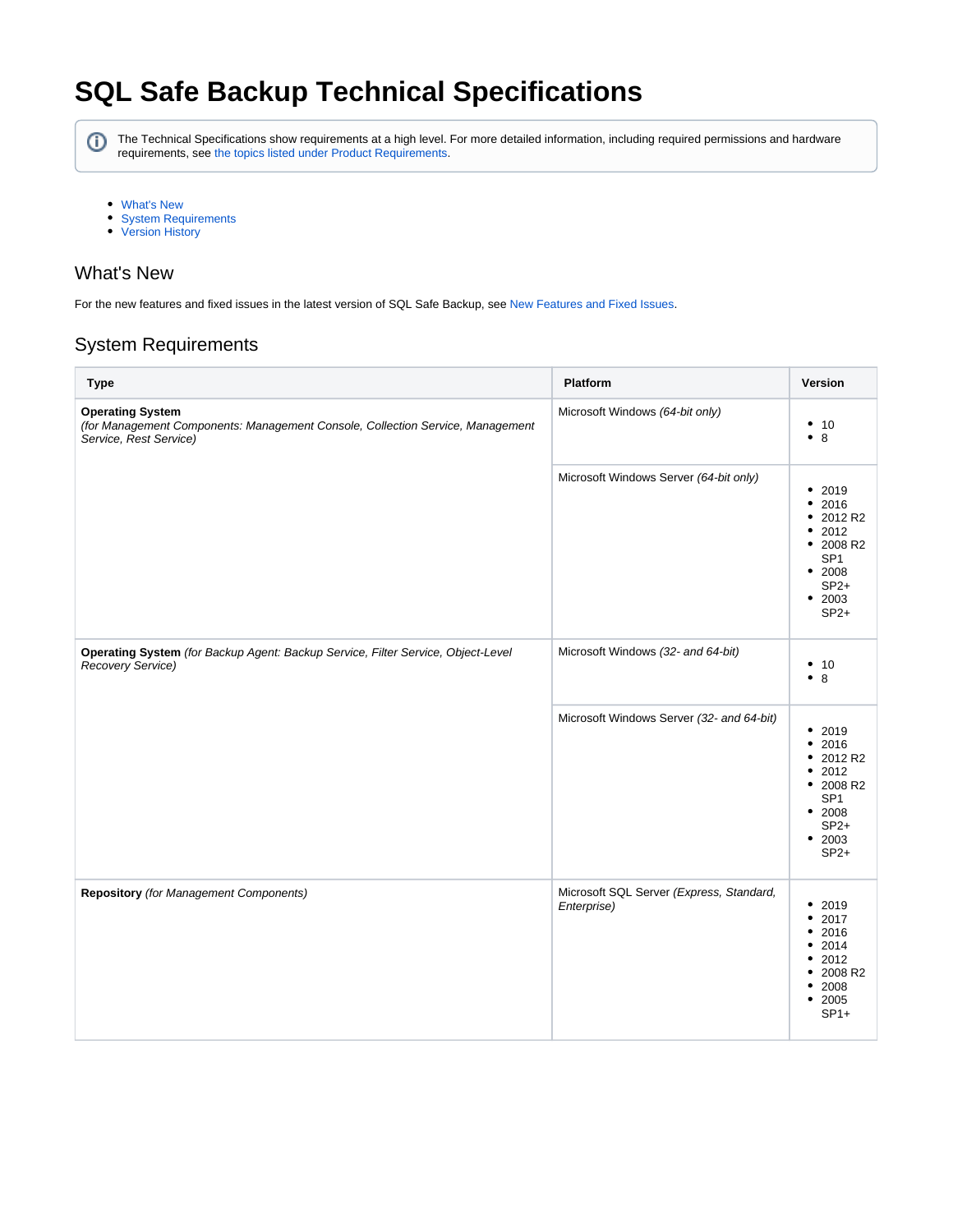| Repository (for Backup Agent)                    | Microsoft SQL Server (Express, Standard,<br>Enterprise)                                         | • 2019<br>• 2017<br>$CU4+$<br>• 2016<br>• 2014<br>• 2012<br>• 2008 R2<br>• 2008                        |
|--------------------------------------------------|-------------------------------------------------------------------------------------------------|--------------------------------------------------------------------------------------------------------|
| Cloud (for host and managing database instances) | • Amazon Elastic Compute Cloud (EC2)<br>• Microsoft Azure Virtual Machine (VM)                  |                                                                                                        |
| Cloud (for accessing backup files)               | • Amazon Simple Storage Service (S3)<br>• Microsoft Azure Blob Storage                          |                                                                                                        |
| <b>Development Framework</b>                     | Microsoft .NET                                                                                  | • $4.0+$                                                                                               |
| <b>Data Access Components</b>                    | Microsoft Data Access Components<br>(MDAC)                                                      | • $2.8+$                                                                                               |
| <b>Enterprise Storage</b>                        | Dell EMC Data Domain OS                                                                         | • 5.6<br>• 5.5                                                                                         |
|                                                  | IBM Tivoli Storage Manager (Client)                                                             | • $7.1.x.x$<br>• 6.4.x.x<br>• 6.3.x.x<br>• 6.2.x.x<br>• 6.1.x.x<br>• 5.6.x.x<br>• 5.5.x.x<br>• 5.4.x.x |
|                                                  | IBM Tivoli Storage Manager (Server)                                                             |                                                                                                        |
| <b>Managed Database Instances</b>                | Microsoft SQL Server (Express, Standard,<br>Enterprise)                                         | 2019<br>٠<br>• 2017<br>• 2016<br>• 2014<br>• 2012<br>• 2008 R2<br>• 2008<br>• 2005<br>$SP1+$           |
| <b>Web Browser</b>                               | • Google Chrome<br>• Microsoft Edge<br>• Microsoft Internet Explorer 10.x+<br>• Mozilla Firefox |                                                                                                        |

# <span id="page-1-0"></span>Version History

- [Version 9.0](#page-2-0)
- [Version 8.7.2](#page-2-1)
- [Version 8.7.1](#page-2-2) [Version 8.7](#page-2-3)
- [Version 8.6.1](#page-2-4)
- [Version 8.6](#page-2-5)
- [Version 8.5.2](#page-2-6)
- [Version 8.5.1](#page-2-7)
- [Version 8.5](#page-2-8)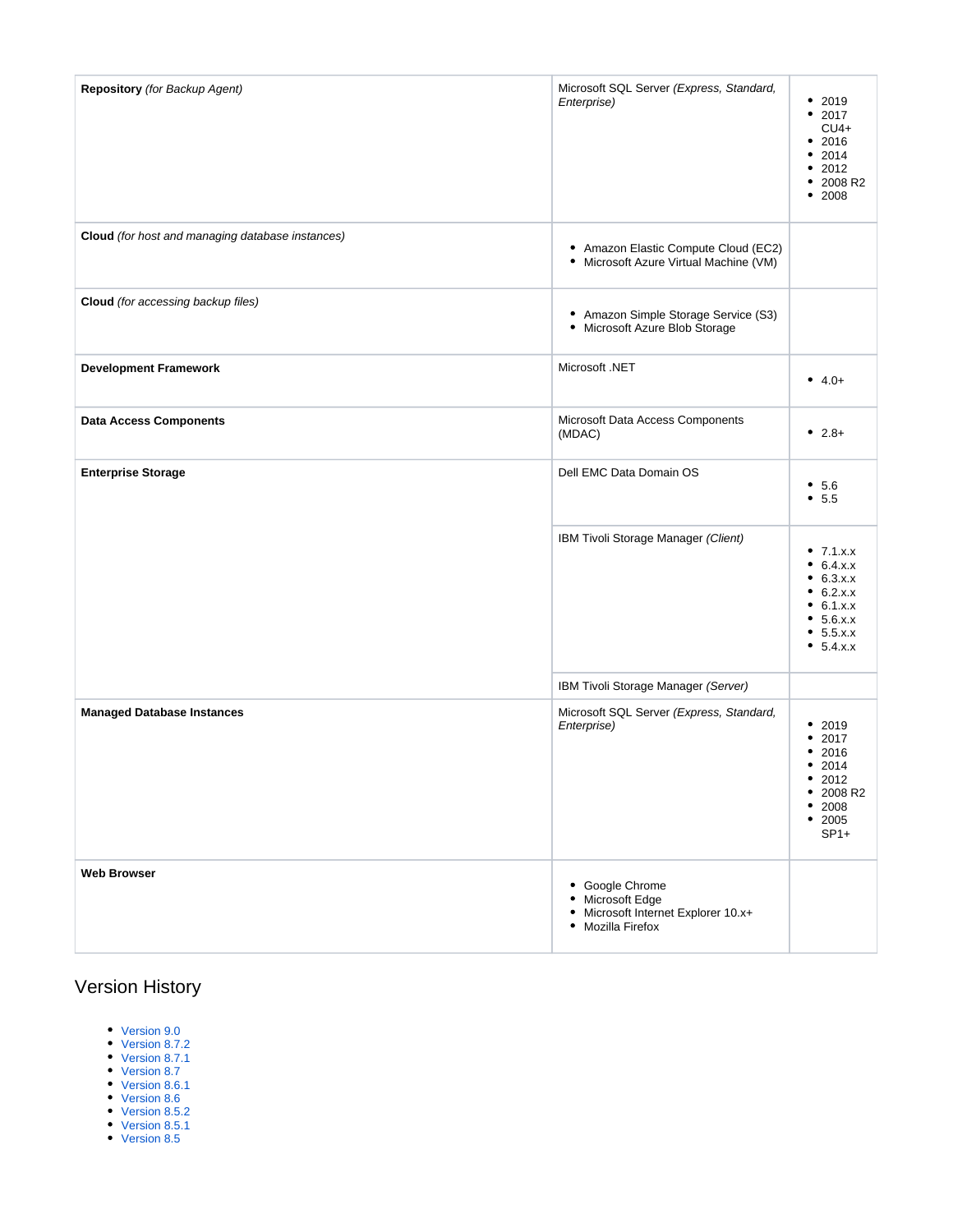- [Version 8.4.2](#page-2-9)
- [Version 8.4](#page-3-0)
- [Version 8.3](#page-3-1)
- [Version 8.2](#page-3-2)
- [Version 8.0](#page-3-3)
- [Version 7.4](#page-3-4)
- [Version 7.2.1](#page-3-5)
- [Version 7.2](#page-3-6)
- [Version 7.1](#page-3-7) • [Version 7.0.2](#page-3-8)
- [Version 7.0.1](#page-3-9)
- [Version 7.0](#page-3-10)

#### <span id="page-2-0"></span>**Version 9.0**

New User Interface features include UI Scaling (support for 4K monitors and scaled fonts) and a new dark mode theme.

#### <span id="page-2-1"></span>**Version 8.7.2**

- Added the Storage Class parameter for backups to Amazon S3 Cloud (AWS S3).
- Availability to record cluster details in the SQL Safe Repository.

#### <span id="page-2-2"></span>**Version 8.7.1**

- Extended support for cloud backups and restores from Azure and Amazon S3.
- Refined and reinforced Object Level Recovery and Virtual Database functionalities.
- Improved the user experience in the Desktop Console.

#### <span id="page-2-3"></span>**Version 8.7**

Improved Desktop Console functionalities such as Object Level Recovery, copy policies, and Virtual Database operations.

## <span id="page-2-4"></span>**Version 8.6.1**

- Supports backup compression for TDE-enabled databases with native SQL Server (.bak) format
- Supports backup and restore for Change Data Capture (CDC) enabled databases preserving the CDC metadata and capture and cleanup jobs
- Support for Microsoft SQL Server 2019

#### <span id="page-2-5"></span>**Version 8.6**

- Supports Azure and Amazon S3 subfolders
- Redesigned cloud backup and restore operations for Azure and Amazon S3 storage
- Supports Microsoft Windows 2019

#### <span id="page-2-6"></span>**Version 8.5.2**

Λ

SQL Safe is **ONLY** compatible with IDERA Dashboard version 4.6 and with limited support.

- Perform backups in native (.bak) format in the desktop console
- IDERA Dashboard 4.6.0.9
- Added "Advanced" tab for editing properties of a registered instance for the web console

# <span id="page-2-7"></span>**Version 8.5.1**

- Supports Amazon AWS GovCloud S3
- $\bullet$ Supports Azure Government Blob Storage
- Tivoli Storage Manager (TSM)
- Create striped files when backing up to TSM in the desktop console

#### <span id="page-2-8"></span>**Version 8.5**

- Improved groom settings
- IDERA Dashboard 3.8.1.9
- Improved installer
- Added SQL Virtual Database properties to SQL Safe Agents tab
- Supports SQL Server 2017 Windows
- <span id="page-2-9"></span>Updated Virtual Database page for easier management of mounted virtual databases